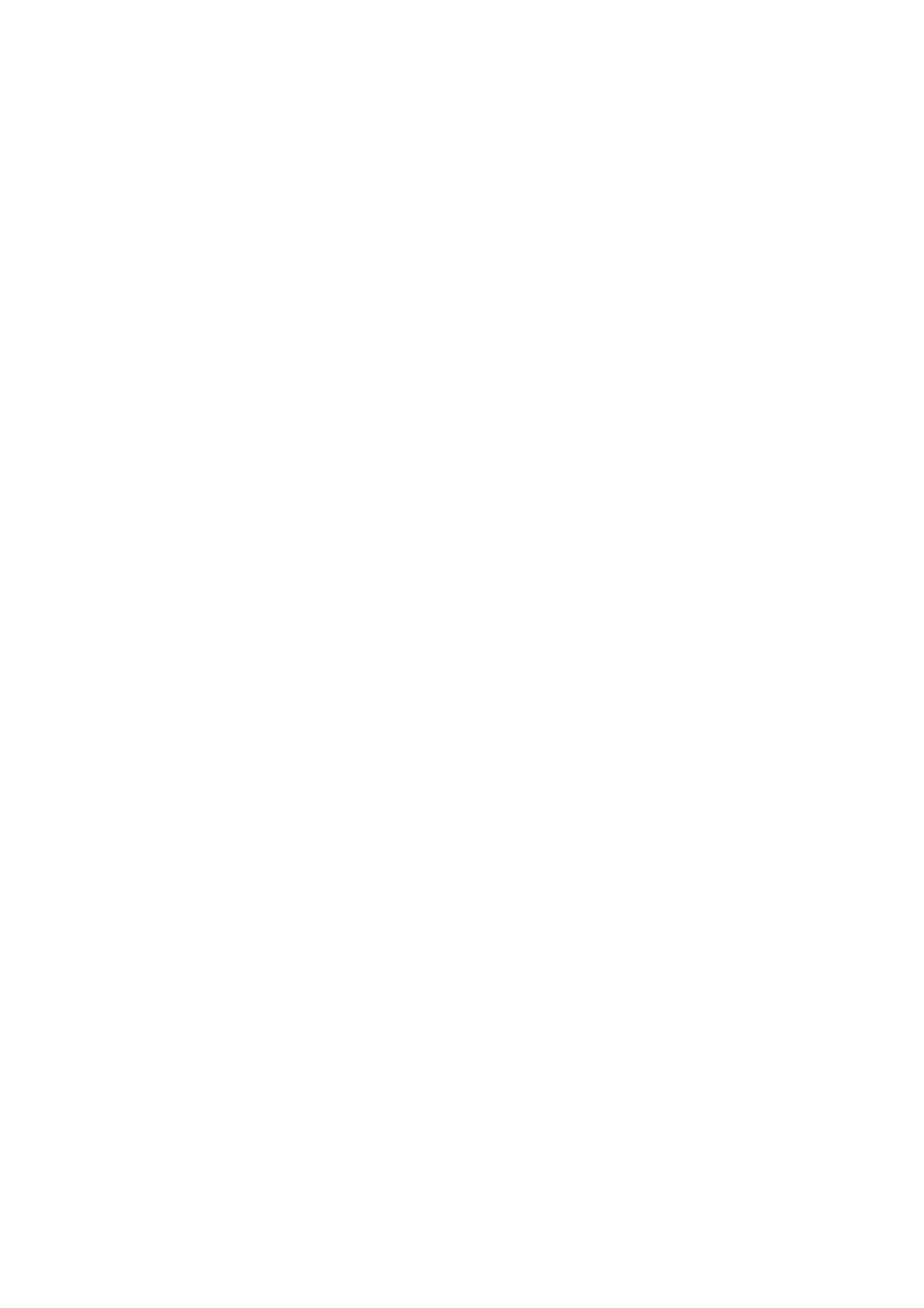Introduced by Mr J G Brogden, MP First print



New South Wales

## **Duties Amendment (Abolition of Bob Carr's Vendor Duty) Bill 2005**

#### **Contents**

|                                       | Page |
|---------------------------------------|------|
| 1 Name of Act                         |      |
| 2 Commencement                        |      |
| 3 Amendment of Duties Act 1997 No 123 |      |
| Schedule 1 Amendments                 |      |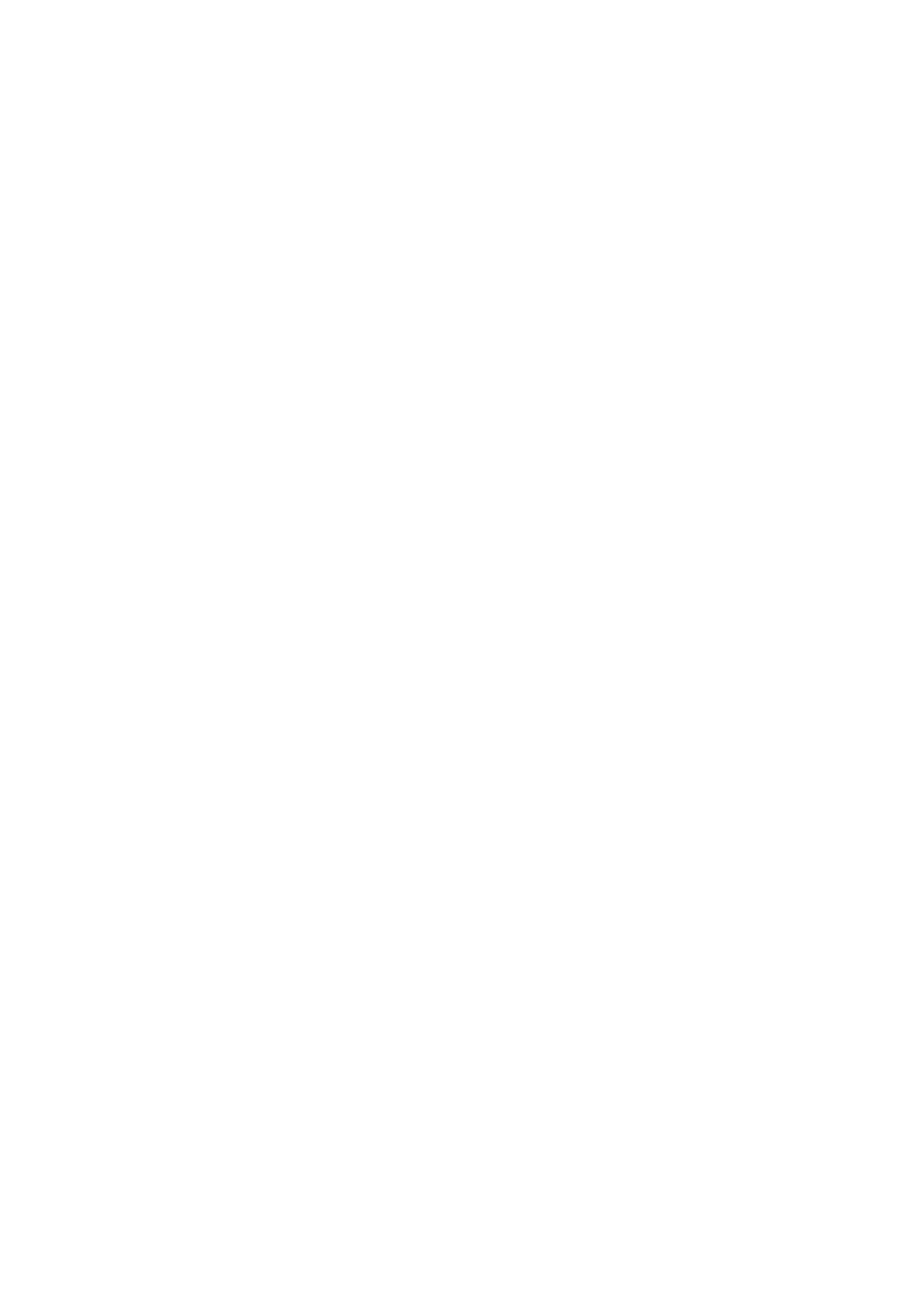

New South Wales

### **Duties Amendment (Abolition of Bob Carr's Vendor Duty) Bill 2005**

No , 2005

#### **A Bill for**

An Act to amend the *Duties Act 1997* to abolish vendor duty, and duty on the disposal of interests in land rich landholders, from 1 July 2005.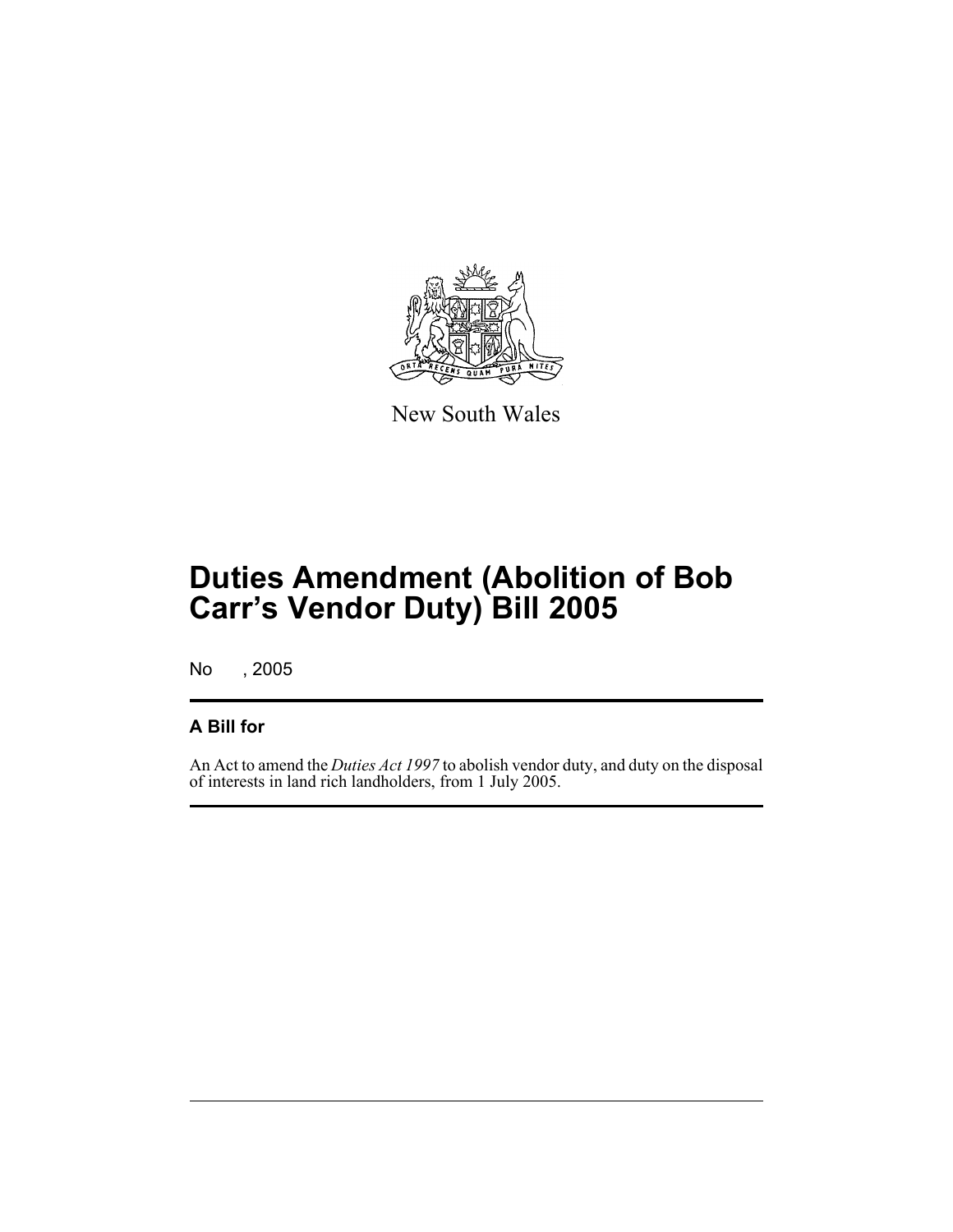<span id="page-5-1"></span><span id="page-5-0"></span>

|   | The Legislature of New South Wales enacts:                                          | 1                   |
|---|-------------------------------------------------------------------------------------|---------------------|
|   | Name of Act                                                                         | 2                   |
|   | This Act is the Duties Amendment (Abolition of Bob Carr's Vendor<br>Duty) Act 2005. | 3<br>$\overline{4}$ |
| 2 | <b>Commencement</b>                                                                 | 5                   |
|   | This Act commences, or is taken to have commenced, on 1 July 2005.                  | 6                   |
| 3 | <b>Amendment of Duties Act 1997 No 123</b>                                          | 7                   |
|   | The <i>Duties Act 1997</i> is amended as set out in Schedule 1.                     | 8                   |